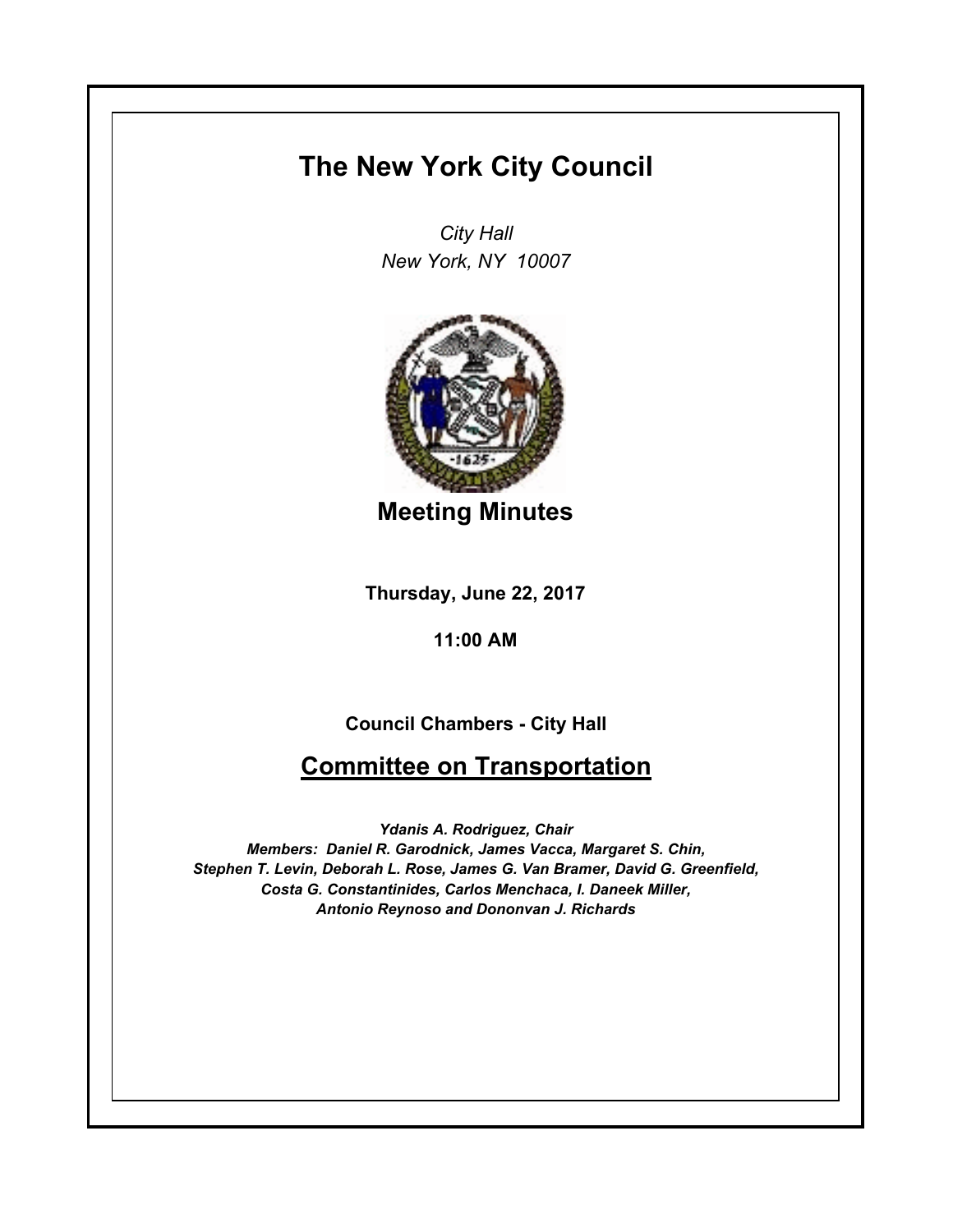| Roll Call     |                                                                                                                                                                                                                                                                                                                                                                                                                |
|---------------|----------------------------------------------------------------------------------------------------------------------------------------------------------------------------------------------------------------------------------------------------------------------------------------------------------------------------------------------------------------------------------------------------------------|
|               | Present: Rodriguez, Garodnick, Chin, Levin, Van Bramer, Richards, Constantinides,<br>Menchaca, Miller and Reynoso                                                                                                                                                                                                                                                                                              |
|               | Absent: Vacca, Rose and Greenfield                                                                                                                                                                                                                                                                                                                                                                             |
|               | Other Council Members Attending: Matteo                                                                                                                                                                                                                                                                                                                                                                        |
| Int 1375-2016 | A Local Law to amend the administrative code of the city of New<br>York, in relation to requiring the department of transportation to<br>provide 10 days' notice to the relevant council member, borough<br>president and community board of its intent to approve an<br>application for a permit to open a street segment or intersection<br>that has been reconstructed or resurfaced in the last five years |
|               | Attachments: Summary of Int. No. 1375, Int. No. 1375, November 29, 2016 - Stated<br>Meeting Agenda with Links to Files, Committee Report 6/22/17, Hearing<br>Testimony 6/22/17, Hearing Transcript 6/22/17                                                                                                                                                                                                     |
|               | This Introduction was Hearing Held by Committee                                                                                                                                                                                                                                                                                                                                                                |
|               | Attachments: Summary of Int. No. 1375, Int. No. 1375, November 29, 2016 - Stated<br>Meeting Agenda with Links to Files, Committee Report 6/22/17, Hearing<br>Testimony 6/22/17, Hearing Transcript 6/22/17                                                                                                                                                                                                     |
|               | This Introduction was Laid Over by Committee                                                                                                                                                                                                                                                                                                                                                                   |
| Int 1397-2016 | A Local Law to amend the administrative code of the city of New<br>York, in relation to requiring any restoration of pavement made<br>after the opening of a protected street to extend to the curb line<br>and 20 feet on each side of such restoration                                                                                                                                                       |
|               | Attachments: Summary of Int. No. 1397, December 6, 2016 - Stated Meeting Agenda<br>with Links to Files, Int. No. 1397, Committee Report 6/22/17, Hearing<br>Testimony 6/22/17, Hearing Transcript 6/22/17                                                                                                                                                                                                      |
|               | This Introduction was Hearing Held by Committee                                                                                                                                                                                                                                                                                                                                                                |
|               | Attachments: Summary of Int. No. 1397, December 6, 2016 - Stated Meeting Agenda<br>with Links to Files, Int. No. 1397, Committee Report 6/22/17, Hearing<br>Testimony 6/22/17, Hearing Transcript 6/22/17                                                                                                                                                                                                      |
|               | This Introduction was Laid Over by Committee                                                                                                                                                                                                                                                                                                                                                                   |
| Int 1646-2017 | A Local Law to amend the administrative code of the city of New<br>York, in relation to gratuity for for-hire vehicles                                                                                                                                                                                                                                                                                         |
|               | Attachments: Summary of Int. No. 1646-A, Summary of Int. No. 1646, Int. No. 1646, June<br>6, 2017 - Stated Meeting Agenda with Links to Files, Committee Report<br>6/22/17, Hearing Testimony 6/22/17, Hearing Transcript 6/22/17, Proposed<br>Int. No. 1646-A - 7/20/17, Committee Report 7/19/17                                                                                                             |
|               | This Introduction was Hearing Held by Committee                                                                                                                                                                                                                                                                                                                                                                |